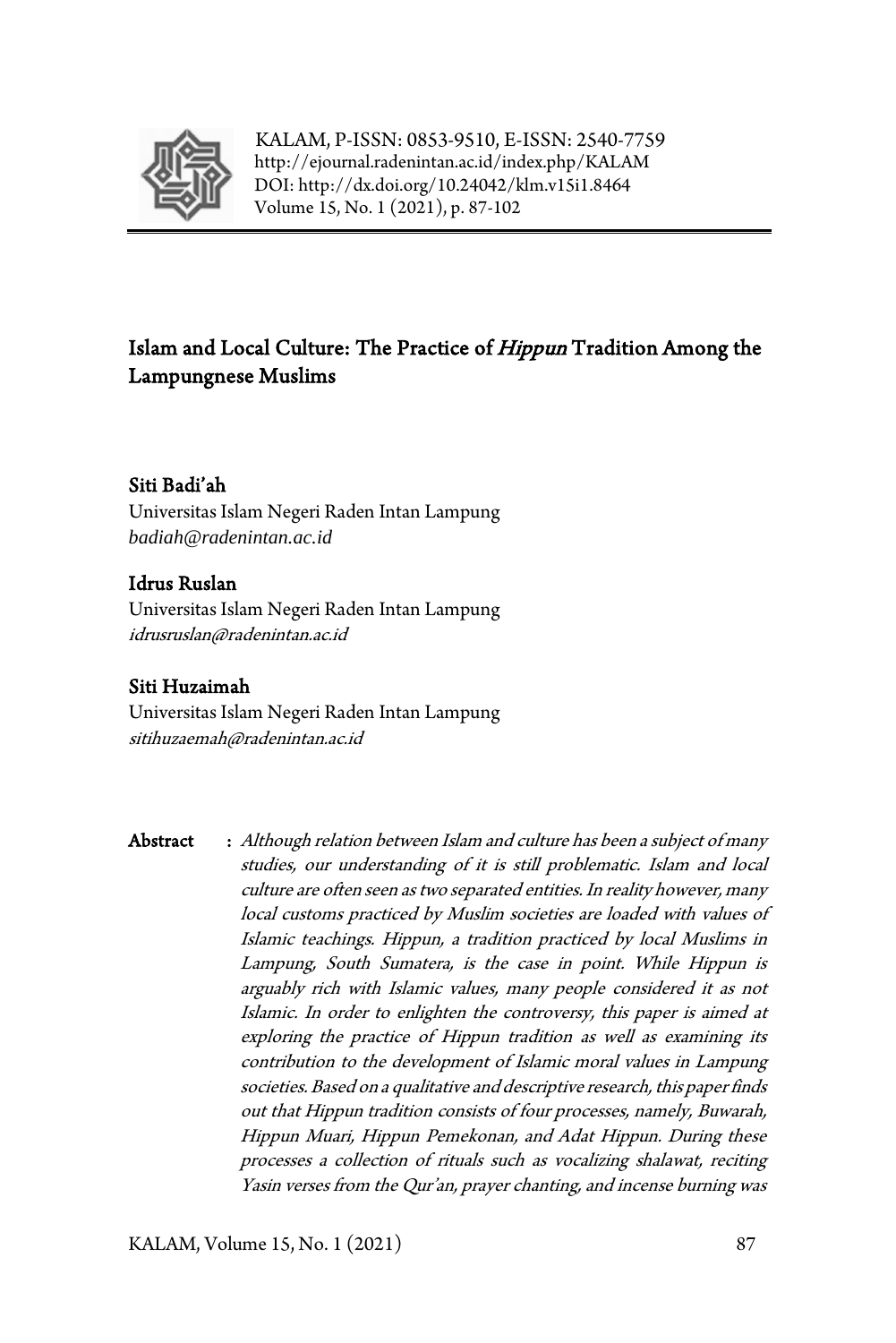carried out. Hippun has contributed to the spread and maintenance of Islamic and social values such silaturahmi (sociability), brotherhood, musyawarah (deliberation), and social integration. It finally concludes that Hippun is a testament to the existence of acculturation between Islam and local culture in Lampung societies.

Keywords : Islam, Local Culture, Hippun Tradition, Pepadun, Lampung.

Abstrak : Meskipun relasi Islam dan budaya telah banyak dikaji, namun pemahaman kita tentang hal itu masih problematik. Islam dan budaya lokal seringkali dipandang sebagai dua entitas yang terpisah. Namun pada kenyataannya, banyak adat-istiadat lokal yang dipraktikkan oleh masyarakat Muslim yang sarat dengan nilai-nilai ajaran Islam. Hippun, sebuah tradisi yang dipraktikkan oleh umat Islam lokal di Lampung, Sumatera Selatan, adalah contohnya. Meski Hippun bisa dibilang kaya akan nilai-nilai Islam, banyak orang yang menganggapnya tidak Islami. Untuk memperjelas kontroversi tersebut, tulisan ini bertujuan untuk mengeksplorasi praktik tradisi Hippun serta mengkaji kontribusinya terhadap perkembangan nilai-nilai moral Islam di masyarakat Lampung. Berdasarkan penelitian kualitatif dan deskriptif, makalah ini menemukan bahwa tradisi Hippun terdiri dari empat proses, yaitu Buwarah, Hippun Muari, Hippun Pemekonan, dan Adat Hippun. Selama proses ini, kumpulan ritual seperti melantunkan shalawat, membaca ayat-ayat Yasin dari Al-Qur'an, membaca doa, dan membakar dupa dilakukan. Hippun telah berkontribusi dalam penyebaran dan pemeliharaan nilai-nilai Islam dan sosial seperti silaturahmi, persaudaraan, musyawarah, dan integrasi sosial. Akhirnya disimpulkan bahwa Hippun merupakan bukti adanya akulturasi antara Islam dan budaya lokal dalam masyarakat Lampung.

Kata Kunci : Islam, Budaya Lokal, Tradisi Hippun, Pepadun, Lampung.

## A. Introduction

As the biggest religion in Indonesia, Islam has developed a peaceful and tolerant character. This can be seen from its ability to adapt to local traditions and cultures existent in societies. The presence of Islam in the archipelago does not eliminate local traditions and cultures but it gives a new insight into how they are improved. This is in line with Hodgson's argument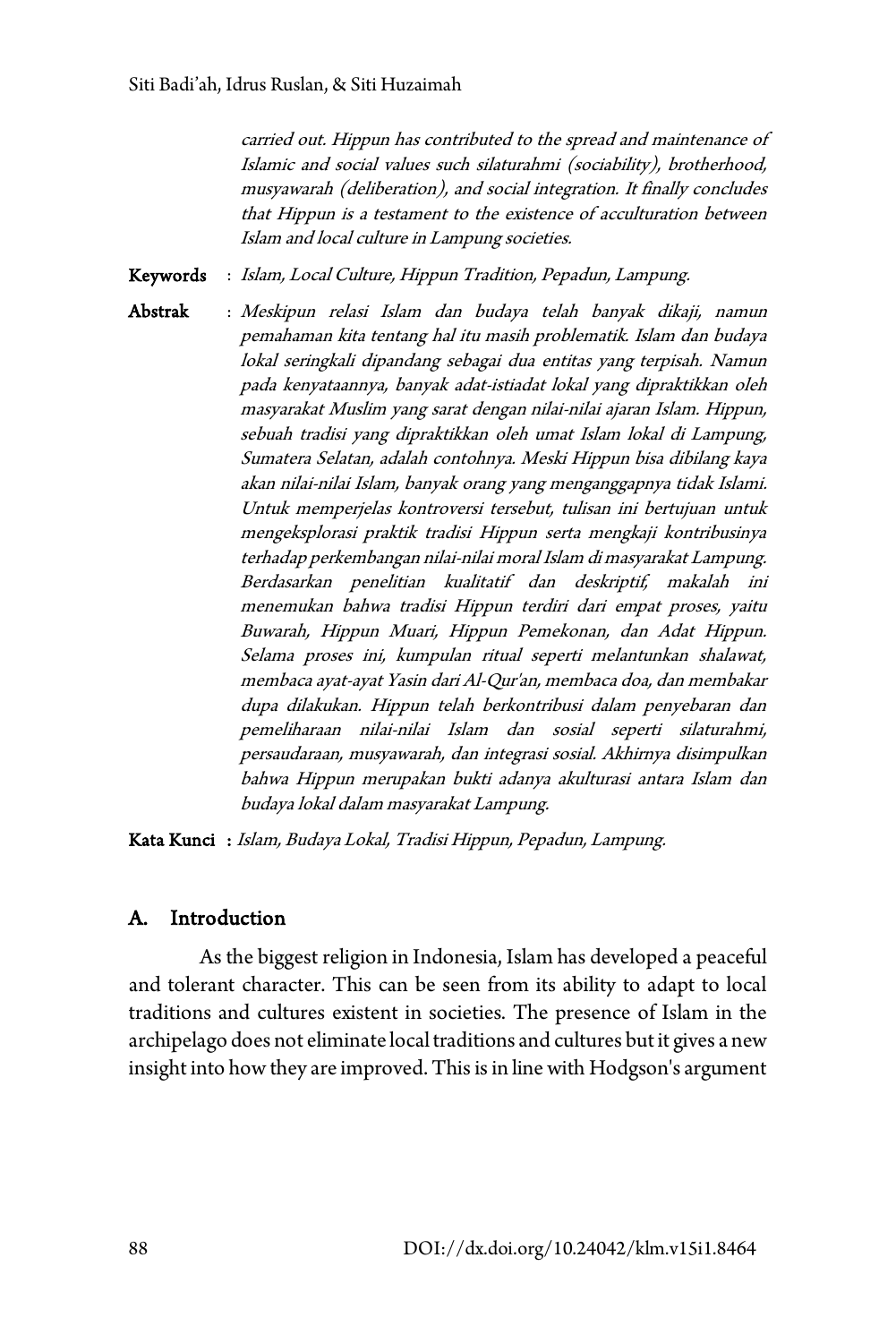that Islam throughout its history has never discarded local cultures but has tried to color them with universal values and teachings. [1](#page-2-0)

It is not surprising that the relationship between Islam and culture in Indonesia has attracted the attention of many international scholars. Scholars such as Clifford Geertz, Wertheim, Robert Jay, and Howard M. Federspiel have maintained that Islam in Indonesia has a syncretic element, because it is mixed with the indigenous cultures. [2](#page-2-1) Moreover, in his study on Muslim communities in coastal areas, Nur Syam argued that the nature of relationship between Islam and culture in Indonesia is collaborative, as a result of a joint construction between local elites and community members, processes of which are done in dialectical and continuous ways. [3](#page-2-2)

While Muhaimin, in his study on Islam in Cirebon, has found that Islam in Indonesian has a distinctive nuance. Unlike Islam in the Middle East, it has been touched with local contexts. Islam in Cirebon is one that accommodates local traditions, such as a belief in numerology (or which is used to decide the best time perform particular ritual and non-ritual activities), a belief in spirits, and other rituals. Islam in Cirebon consists of a process of mutual acceptance (between religion and culture) which is considered appropriate. [4](#page-2-3)

Although many studies on the relationship between Islam and culture have been carried out, there are still some serious problems. On the one hand, religious local traditions are not considered as part of the Islamic tradition. On the other hand, religious local traditions practiced by local Muslims in Indonesia reflect some values of Islam. Hippun tradition which is practiced by indigenous Muslims in Lampung is no exception.

KALAM, Volume 15, No. 1 (2021) 89

<span id="page-2-0"></span><sup>&</sup>lt;sup>1</sup> Marshal GS. Hodgson, *Iman Dan Sejarah Dalam Peradaban Islam Dunia* Masa Klasik Islam, trans. Mulyadhi Kartanegara (Jakarta: Paramadina, 2002).

<span id="page-2-1"></span><sup>&</sup>lt;sup>2</sup> In this context, the notion of Islam Nusantara is frequently cited as "pribumisasi Islam" (Localised Islam) inisiated by Abdurrahman Wahid. Muhammad Labib Syauqi, "Islam Di Nusantara: Esensi, Geneologi Serta Identitasnya," Analisis: Jurnal Studi Keislaman, Vol. 15, no. 2 (2015): 321; then see Abdurrahman Wahid, "Pribumisasi Islam," in *Islam Indonesia Menatap Masa Depan*, ed. Muntaha Azhari and Abdul Mun'im (Jakarta: P3M, 1989), p. 81.

<span id="page-2-2"></span><sup>3</sup> Nur Syam, "Islam Pesisir Dan Islam Pedalaman: Tradisi Islam Di Tengah Perubahan Sosial" (Surabaya: UIN Sunan Ampel, 2010).

<span id="page-2-3"></span><sup>4</sup> Muhaimin AG, Islam Dalam Bingkai Budaya Lokal: Potret Dari Cirebon (Jakarta: Logos, 2001).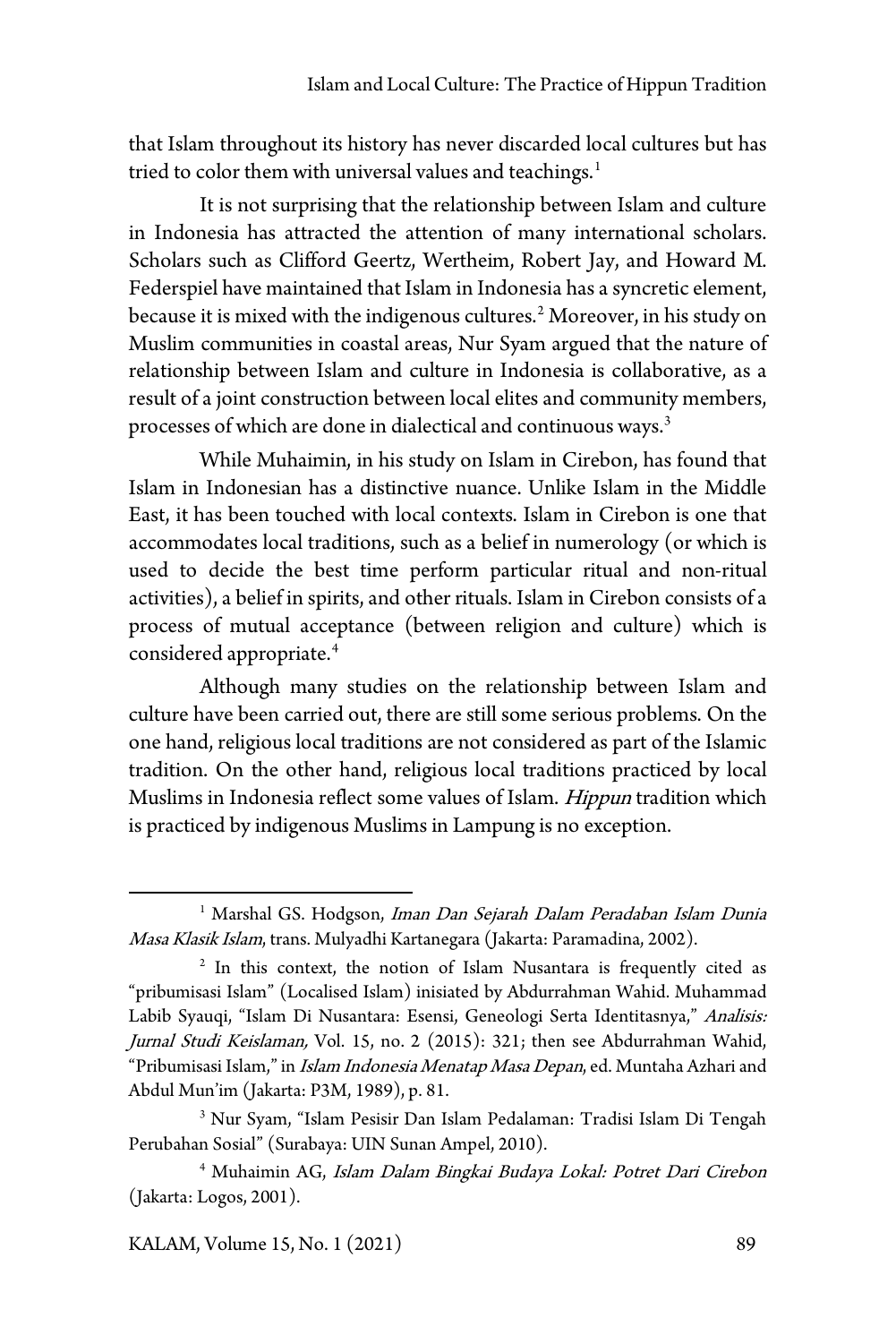Hippun is a tradition of deliberation carried out by Lampung native people, especially members of the Pepadun tribe. It has been performed from generation to generation. In its implementation, those who involved in the deliberation will prioritize consensus. Decision making must be aimed at achieving values of togetherness and collective benefits. However, the problem is that there are still many people who questionedwhether Hippun is in conformity to Islamic values or not. A few members of the community are even indifferent toward their customs and culture, considering they are unnecessary and useless.

Although most Lampung people considered themselves true Muslims, many of them view that Hippun is contrary to Islamic teachings. However, some Lampung Muslim intellectuals, such as Himyari Yusuf, consider that many local traditions practiced by Lampung Muslims, including Hippun, are richly loaded with Islamic values. This contradiction often triggers a tension among members of native Lampung communities, causing a disharmony in society.

Because of this background, this study is aimed at examining the practice of Hippun tradition and its Islamic messages. Using a qualitative and descriptive method, this research is expected to provide a new understanding about Hippun tradition, so as to unravel the tensions that have so far existed around it in society.

# B. Hippun Tradition by the Pedadun Lampung Muslims

## 1. Definition

Hippun tradition has been practiced over centuries, among the Lampungnese people, especially those belong to the Pepadun tribe (those mostly living in coastal areas of the province). Its name is originated from the Pepadun language, which means "to gather". The Lampungnese people also often called it by its other name, "Buhimpun" which has the same meaning. The history of its practice is not clearly recorded, because its practices are taught through oral methods, transmitted from generation to generation.

Literally, the word *hippun* means gathering. Practically, it refers to a meeting organized by all elements of society in order to carry out a plan. It is commonly referred to as a process of deliberation. The Lampungnese people initially used Hippun as a medium to discuss all problems that existed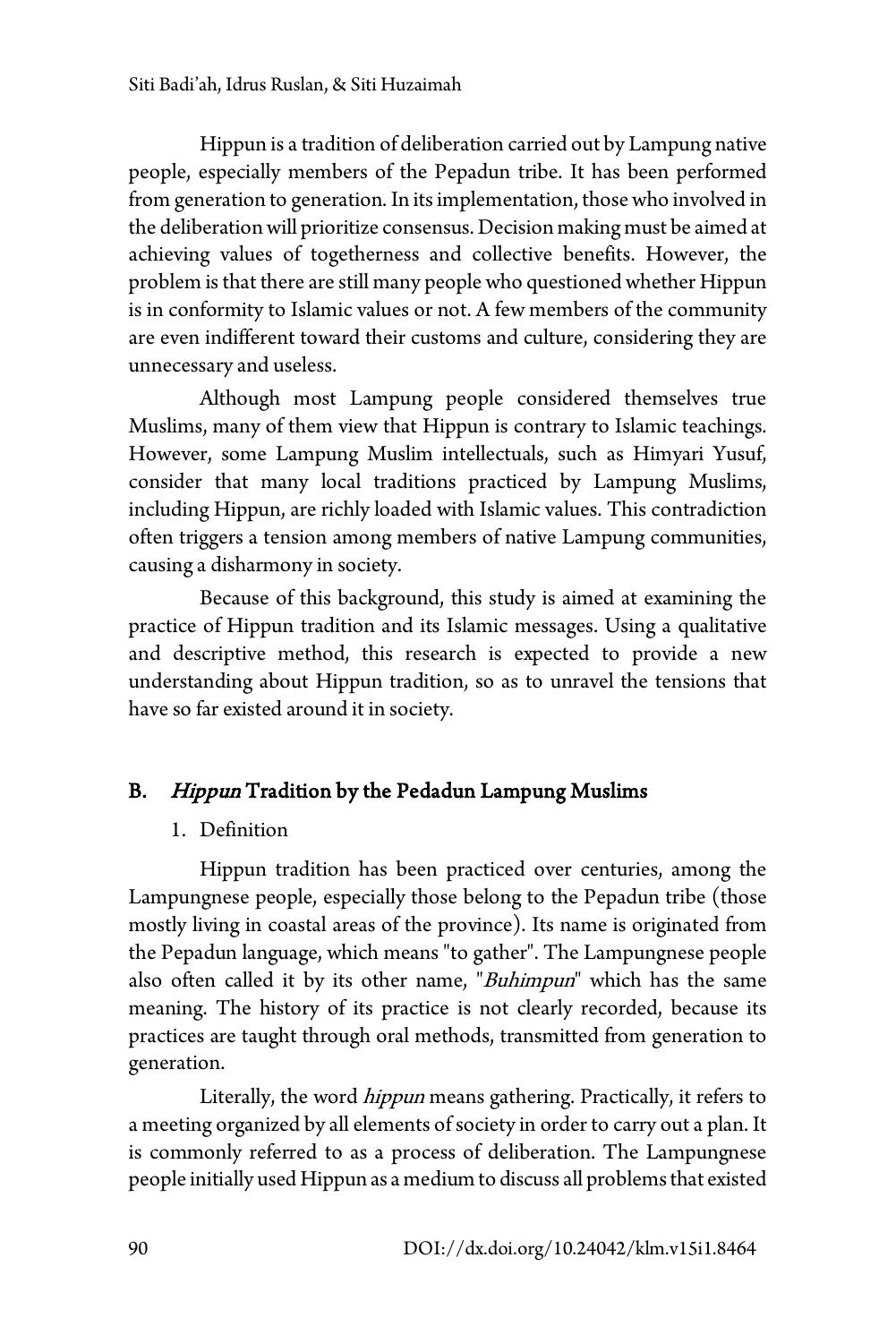in the community. However, with the changing of times, Hippun is now only organized for specific activities that occurred in the community. These activities include conflict resolution, cooperation planning, village infrastructure development, *butyun* events (wedding ceremony), and other activities.

Although there have been many transformations in society, members of the local community are still very enthusiastic to participate in Hippun. Aside from sustaining their customs, their participation in Hippun can also help them to share their burdens with other members in the community. This is because the purpose of Hippun is to form a cooperation and a working together.

Hippun tradition is said to have helped members of the community when they were in trouble. For example, when a family will host a wedding ceremony but it has a financial limitation, other members in the society will help the family through the practices of Hippun tradition. They will offer a help to the host family by presenting 'gifts' such as rice, vegetables, livestock, and their 'work hours' so that a proper wedding ceremony could be organized successfully. This spirit of 'working together' is done among the Lampungnese people under the virtue of their customs, namely "Beguai Jejama", which means cooperation.

Tradition is a valuable heritage bequeathed from the past and henceforth must be preserved so as to make it survive across times. Its existence cannot be removed from people's lives, because as such will give social impacts. In addition, tradition regulates how individuals relate to other individuals, individuals with their groups, groups with groups, and even human beings with the natural surroundings. [5](#page-4-0)

Tradition is also considered as part of culture because it contains living habits, and customs in society. [6](#page-4-1) One of the most fundamental elements of a tradition is the existence of information that is passed by the earlier generation to the next generation, both through written and oral forms. However, in most societies, tradition is passed on through oral

<span id="page-4-0"></span><sup>5</sup> Yudi Hartono and Dewi Setiana, "Kearifan Lokal Tradisi Uyen Sapi Perajut Integrasi Sosial (Studi Kasus di Desa Jonggol Kecamatan Jambon Kabupaten Ponorogo)," in AGASTYA: Jurnal Sejarah dan Pembelajarannya, Vol. 2, no. 1 (2012): 52, https://doi.org/10.25273/ajsp.v2i1.767.

<span id="page-4-1"></span><sup>6</sup> Suwarno, Teori Sosiologi: Sebuah Pemikiran Awal (Bandar Lampung: Universitas Lampung, 2011), p. 85.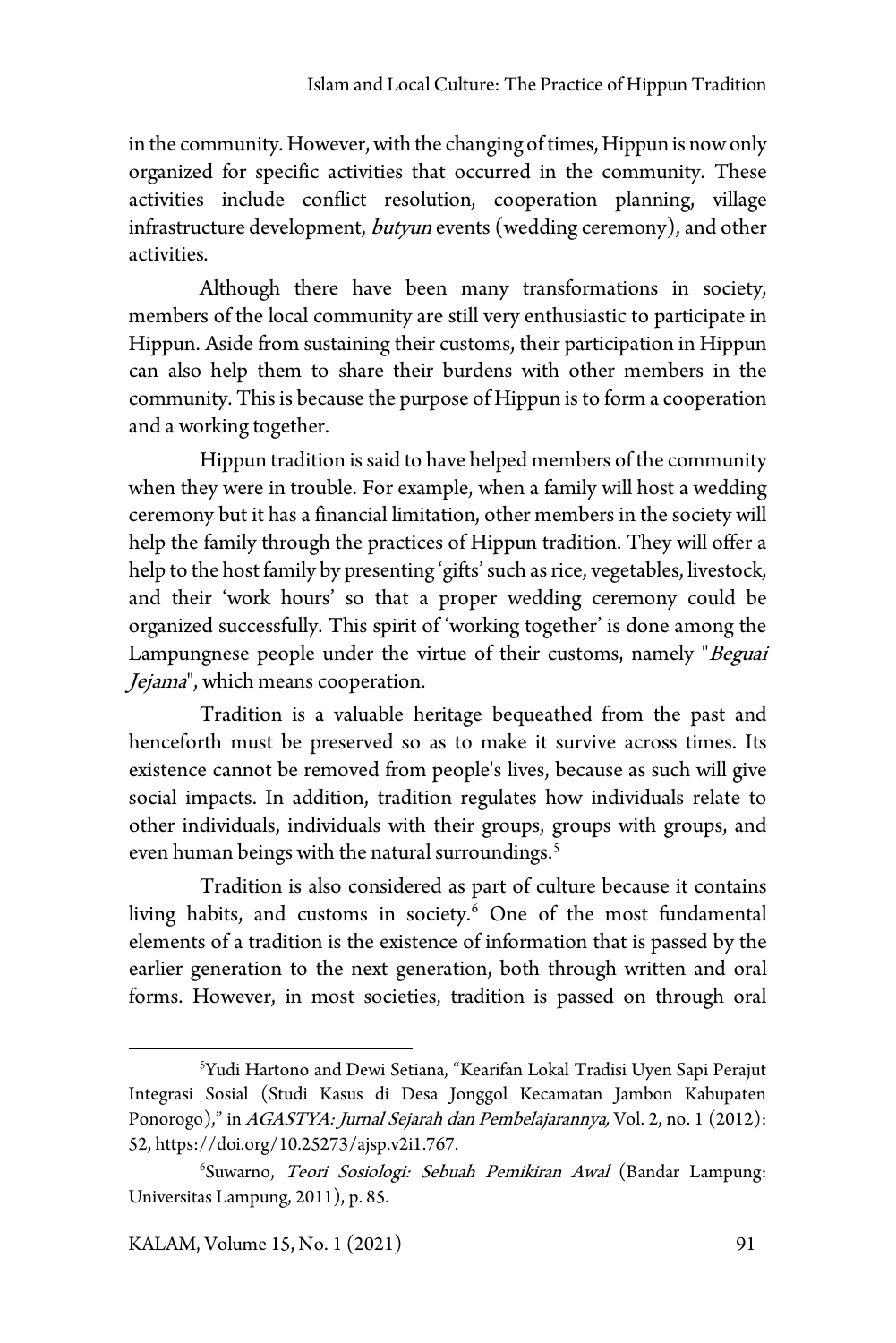methods. Tradition is bequeathed because it is considered as guidance for those who are still alive. [7](#page-5-0)

The main source of tradition is habit, or "urf" in Arabic. If a habit is continuously performed in society, it will later develop into a custom and a culture. Tradition is also part of local wisdom of a local community. Its existence has a significant role in maintaining the harmony of social life.

Despite Hippun is a tradition of deliberation practiced among indigenous Pepadun Lampung Muslims in order to reach a consensus in various problems/plans occurred in society, [8](#page-5-1) this study focuses on Hippun tradition conducted to discuss a *nayuh*, or a wedding plan ceremony. While Hippun is done tentatively, it is mostly done when a member of the local community intends to held a wedding ceremony.

2. Procession of Hippun tradition

The Lampung Pepadun people still uphold and continue to preserve their customs. The traditional structure of their society is still maintained today. Hence the customary leadership is continued according to lineage. When a king has his first son, the boy will continue his throne to lead his customary members.

The appointment system of the throne is done through a title-giving ceremony (*adok* title). Usually, this is organized when the eldest son is going to have a wedding reception. The highest *adok* title is called the King as the main chairman in the traditional institution, then the leadership will be assisted by *Batin* (the head of each group). The Batin is in charge of carrying out traditional activities, supervising each customary member, and reporting on customary activities to the King.

People who are not included in the royal family will enter the Inner leadership which since ancient times has indeed been divided into four jumpu with their inner leadership. Members of the Inner will be presented the title Radin, Minak, Kemas, and Emas. They will be given tasks according to their respective degree levels

<span id="page-5-0"></span><sup>&</sup>lt;sup>7</sup>Bungaran Antonius Simanjutak, *Tradisi, Agama Dan Akseptasi Modernisasi* Pada Masyarakat Pedesaan Jawa (Jakarta: Yayasan Pustaka Obor Indonesia, 2016), p. 145.

<span id="page-5-1"></span><sup>8</sup> Abdul Syani et al., "Tradisi Hippun Sebagai Pemersatu Masyarakat Multikultur," Journal of Tropocal Upland Resources, Vol. 1, no. 1 (2019): 56.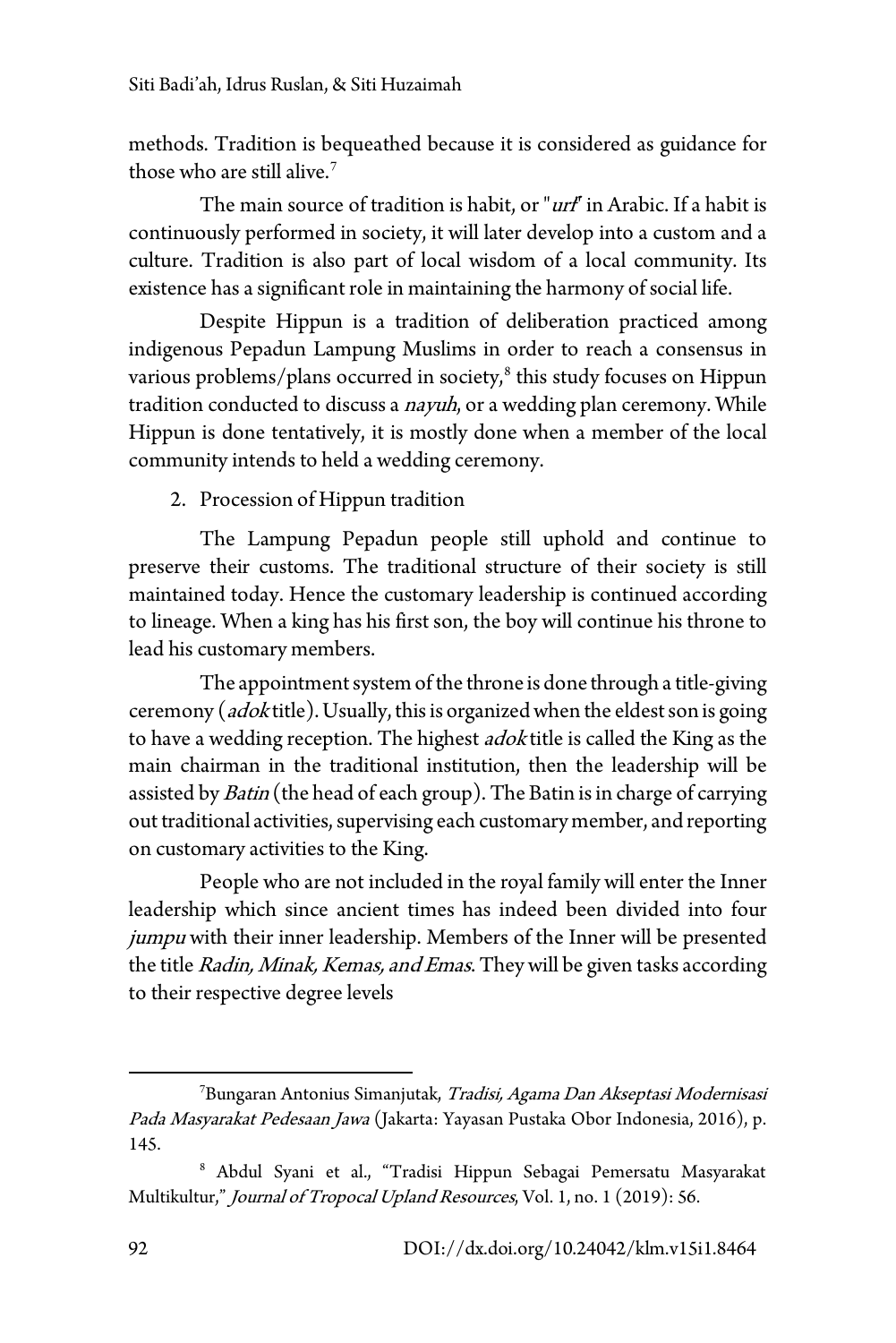The practice of Hippun tradition has several stages. They are as follows:

First, *Buwarah*. It is a process of conveying the intent or desire of one party to another with a specific purpose. Buwarah is always done by Lampung people to show respect for each traditional leader, family member, and all closest neighbors. It is done before doing the Hippun stage. Buwarah is organized in a way that the party having a weeding plan must firstly submit their plan to the Batin (customary leader), family, and close neighbors. Upon their approval, a plan will be drawn up through a *Hippun Muariguna*.

Second, *Hippun Muari*. It is a gathering attended by large families of the party who want to hold events, some neighbors, and the invited Batin. This meeting aims to convey the plan to extended families, close neighbors, and traditional leaders. After the plan submission is complete, there is a handover of responsibility from the respective host to the representative of the traditional leaders. The appointed Batin is obliged to declare and invite other traditional leaders and the people of one Pekon (village) to participate in the next *hippun*.

Third, *Hippun Pemekonan*. This is a gathering attended by all people in the village in order to discuss the wedding ceremony. The village people are invited in two ways, first by inviting them from house to house, and second by inviting them through loudspeakers at nearby mosques. Hippun Pemekonan is carried out in a more formal way. Opened by a master of ceremony, activities of the gathering include a congregational chanting of sholawat (invocational prayers to the prophet Muhammad), recitation of some verses of the Qur'an, and a prayer chanting. The meeting is ended with big meals.

Items discussed in Hippun Pemekonan include date of thewedding, wedding procedures, tools and equipments needed for the wedding. Committee members of the wedding is also formed during the meeting. They are expected to work together in carrying out the wedding ceremony and the wedding party. The entire activities are performed in deliberation led by the selected Batin.

Fourth, Hippun Adat. It is an activity in which all traditional figures (the king and the four  $Batin$ ) gather to review the results of previous stages of the Hippun tradition. This stage will determine how the traditional procession of the wedding will have to be held. Each community has a different traditional procession. This is determined by the caste level according to the father's lineage.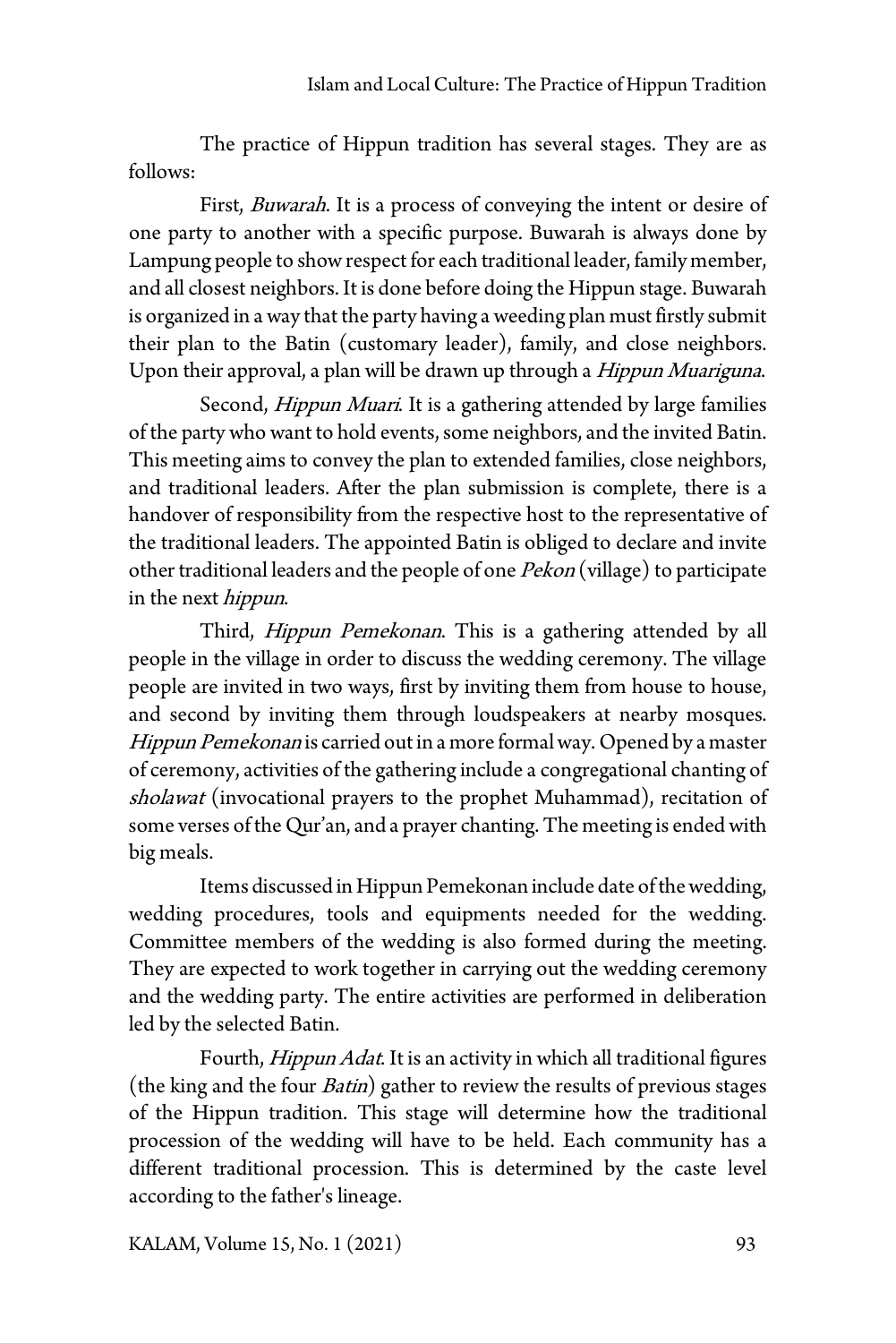### 3. Religious rituals in Hippun tradition

Each tradition practiced by Lampung Muslims is claimed to have contained religious values, as is tradition of Muslim people in Middle Eastern countries. Likewise, Hippun tradition consists of various rituals of Islam, as will be explained below.

First, a chanting of *sholawat* (invocation prayer to the Prophet). Hippun is firstly begun by some greetings and opening speeches of the event. After that, the presenter will guide the people present in the congregation to read the *sholawat*. According to local beliefs, *sholawat* chanting is believed to bring soundness to every event and by reading the shalawat during the event, the local community expects an intercession from the Prophet both in the present life and the hereafter.

Second, recitation of the Yasin verses of the Qur'an. Recitation of Yasin is a ritual that must be performed when each event begins. Reading Yasin is intended to pray for the ancestors (elders of the village who have died). According to local beliefs, it is believed that people who have died, especially members of the family who host the marriage ceremony, will watch over from above every activity they were doing. Hence, to ask permission and wishes from them, they read the Yasin.

Third, prayer chanting  $(doa)$ . Islam encourages its followers to start every action by supplicating a prayer first. Likewise, with the beliefs of the Lampung people, to start the *Hippun* tradition, they will start with prayers asking for safety, smoothness, and spaciousness in each subsequent activity.

Fourth, incense burning. Incense burning is a unique ritual in Hippun and it is the ritual that becomes a source of disputation among members of the community and local religious leaders. The incenses are burned to expel evil spirits and to summon good spirits for obtaining the blessings. This habit is indeed a characteristic of the community when they are about to do something, including the *hippun* to plan a wedding.

## C. Islamic Values in Hippun Tradition

Hippun consists of both Islamic and social values. These values include the following: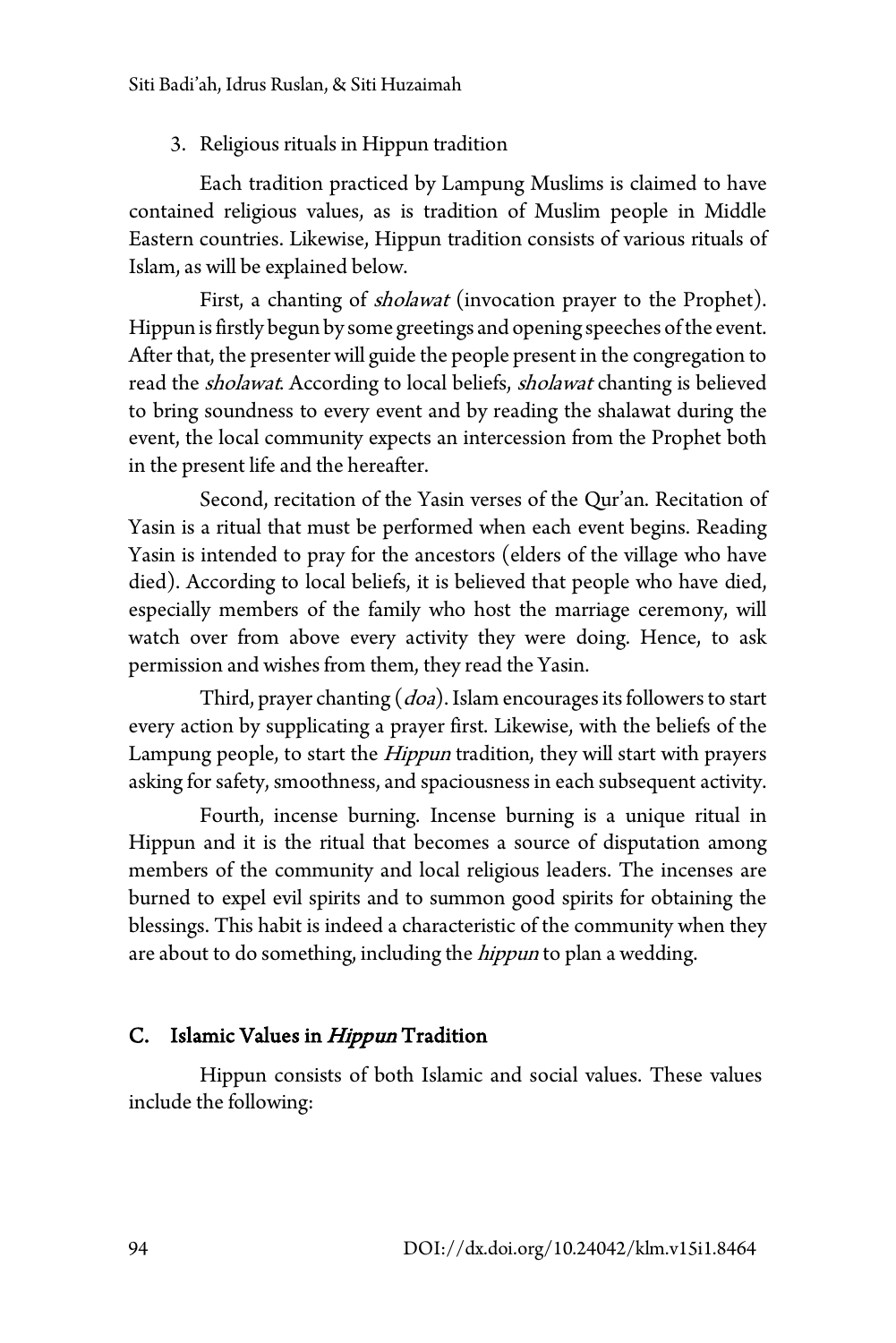First, silaturahmi.<sup>[9](#page-8-0)</sup> It means keeping brotherhood connections with other people (family members, relatives, and neighbors) by visiting each other's houses. [10](#page-8-1) Gathering has an immense impact on social life because it is able to hone social sensitivity, expand brotherhood, and maintain unity. $^{\rm 11}$  $^{\rm 11}$  $^{\rm 11}$ One of the positive values of Hippun tradition that has an important role in people's life is the maintenance of silaturahmi.

Humans is a social being. In this regard, Islam recognizes the significance of mutual relationship between human beings. Good brotherhood between individuals is beautifully described by Islam as an intertwined chain. Islam even recognizes that brotherhood which is filled with love should not be limited by boundaries of ethnicity and nation. [12](#page-8-3) This is justified by the Qur'an, in section al-Hujarat number 13, which means:"O mankind! We created you from a single (pair) of a male and a female, and made you into nations and tribes that you might get to know each other. Verily, the most honored of you in the sight of Allah is the most righteous of you. Indeed, Allah is All-Knowledgeable, and is All-Aware".

Unfortunately, ties of brotherhood between members of community can dissolve over times if they are not well maintained. Humans inmodern times are preoccupied with more dreams and ideals, making them running out of time for socialization. This is exacerbated by the advance of technology, which offers variously unprecedented tools and equipments for living, along with their negative and positive impacts. At first, they could interact with their surroundings, but with technology such as cellphones, they forget about their surroundings, because they are increasingly immersed in their activities in cyberspace or social media. [13](#page-8-4) Through Hippun tradition, however, one can get socialized (silaturahmi) and build

KALAM, Volume 15, No. 1 (2021) 95

<span id="page-8-0"></span><sup>&</sup>lt;sup>9</sup> The meaning of silaturahmi, see Muhammad Habibillah, Raih Berkah Harta Dengan Sedekah Dan Silaturrahmi, (Yogyakarta: Sabil, 2013), p. 123. Nurlaela Isnawati, Rahasia Sehat Dan Panjang Umur Dengan Sedekah, Tahajud, Baca Al-Qur'an, Dan Puasa Senin Kamis, 1st ed. (Yogyakarta: Sabil, 2014), 49.

<span id="page-8-1"></span><sup>&</sup>lt;sup>10</sup>Amirullah Syarbini, Keajaiban Shalat, Sedekan, Dan Silaturahmi (Jakarta: PT. Elex Media Kompotindo, 2011), 133.

<span id="page-8-2"></span><sup>&</sup>lt;sup>11</sup>Anna Mariana and Nurmilah Milah, Inilah Pesan Penting Di Balik Berkah Dan Manfaat Silaturahmi (Bandung: Ruang Kata Imprint Kawan Pustaka, 2012), p. 7– 12.

<sup>12</sup>Habibillah, Raih Berkah Harta Dengan Sedekah Dan Silaturrahmi, p. 130–

<span id="page-8-4"></span><span id="page-8-3"></span><sup>31.</sup>

 $13$ *Ibid.*, p. 132.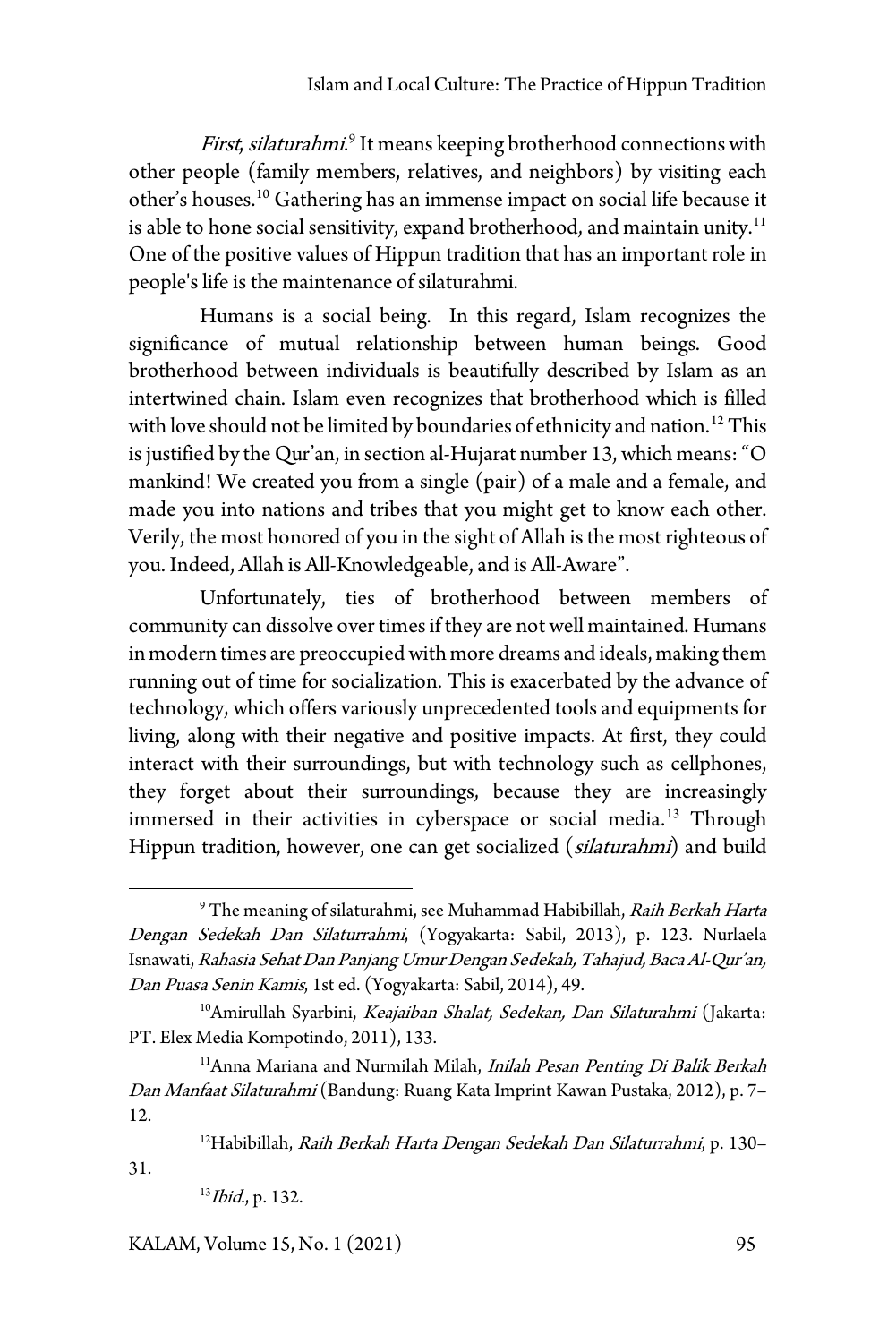brotherhood ties (*ukhuwah*) with other members of the community. Thus, Hippun has a considerable impact on social life.

Second, Hippun can intensify the interaction between members of the community. The Lampungnese are a monoculture society, in a sense that members of the community tend to have the same culture, religion, and livelihood. Their busy activities do not have a direct impact on social cohesiveness of the community. However, as intensity of their interaction is decreasing, as such will slowly loosen the ties ofsolidarity and social integrity among members of the community. However, this problem can be overcome through the practice of Hippun tradition, in which all members of the community are encouraged to socialize, work, pray, eat and celebrate together. Hippun in this regard is in line with Islam's teachings of silaturahmi, which literally means "to tie a connection with other people".

Humans are social beings. They interact with each other and need the presence of other people to live with. Although a person can do many things on his own, many aspects of religion need to be done in groups so as to achieve greater values. Prayer is an example. Although it can be performed individually, in Islam, a prayer is said to best performed in a congregation so as to make its spirits and atmosphere feel much greater. Other examples include alms-giving and other charitable deeds. They are part of social actions since it is done for the sake of sharing with and helping other people. In this regard, it is safe to say that Islam pay greater attention to aspects of social life. The practice of Hippun, in this way, echoes particular values of Islam related to social interaction between members of the community.

Social interaction encouraged through the practice of Hippun reverberates the teaching of *silaturahmi* in Islam. According to Imam Nawawi, as quoted by Muhammad Rusdi, a Muslim man and woman must keep his/her *silaturahmi* with other people. If one is not in a speaking term with his/her fellows due to a dispute, they must start speaking to each other on the third day, no later than that. According to some scholars, the reason behind Islam's allowance for those in a dispute to not speaking to each other for three days is because evil characters in one's soul are difficult to control when one is in in a state of anger. After three days, it is hoped that the anger between those in dispute will fade away. Because of this teaching, it is not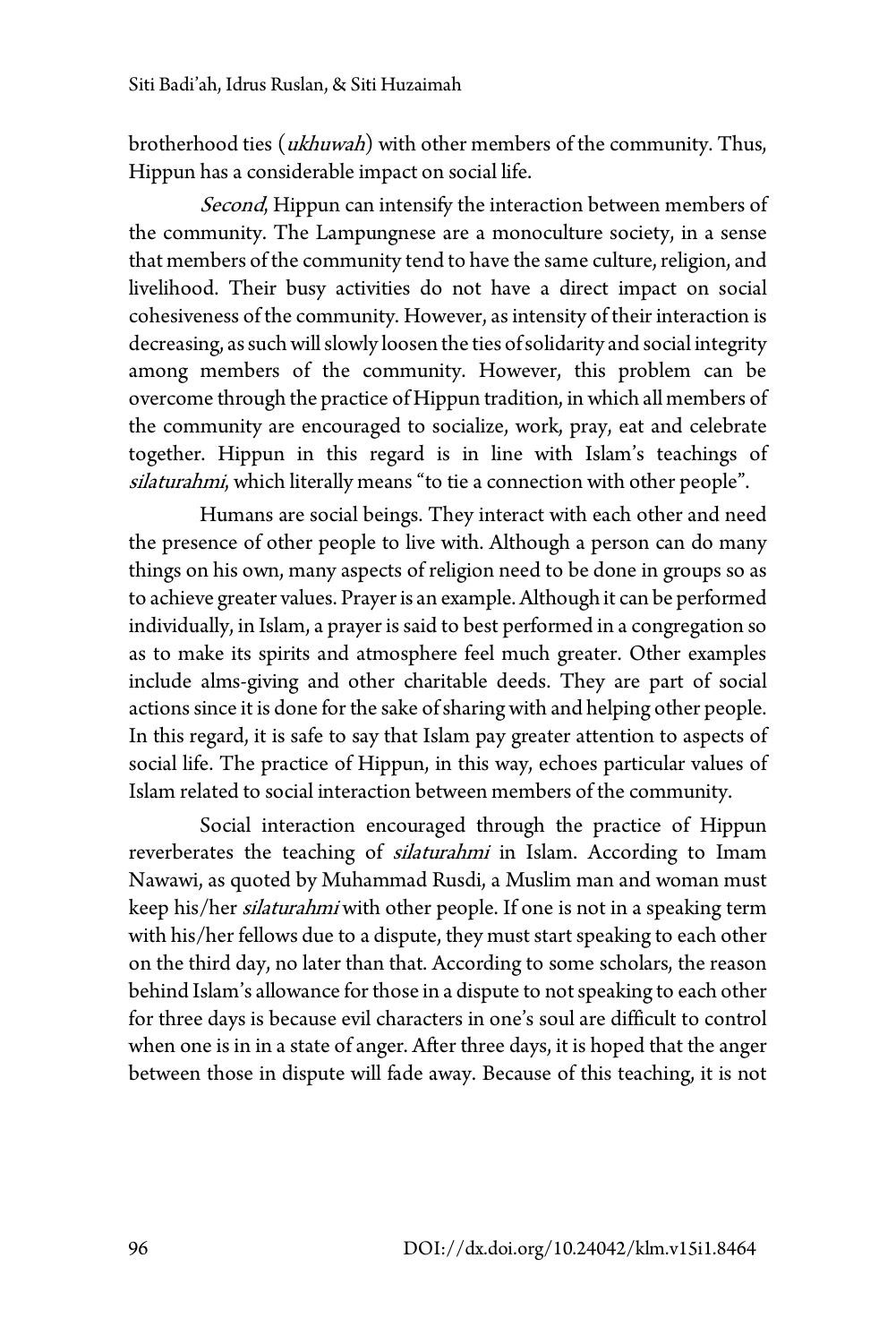permissible for a Muslim men and women to have a dispute and not in a speaking term with their fellow humans more than three days. [14](#page-10-0)

According to Islamic rules, an effective way to resume a disrupted relationship is by giving a *salam* (a greeting). This does not mean that the person who started the salam is a loser. Instead he is the one who has a kind heart, because in Islam reconnecting a troubled social relationship is considered a noble action. In Islam it is believed that Allah will give its blessings over those who keep maintaining *silaturahmi* with their fellow humans, both when they are in the worldly life and in the hereafter. The practices of greeting are exchanged among members of the community who joined the Hippun tradition. In hindsight, as such is in line with a prophetic tradition, saying that, "If one of you meets your fellows, he/she should say a greeting; if a tree, a wall, or a rock is in between the two, and when they meet again, they should exchange a greeting again". [15](#page-10-1)

Third is the use of deliberation (*musyawarah*) methods.<sup>[16](#page-10-2)</sup> Hippun is done through a process of deliberation, and it highly prioritizes the use of consensus for every decision-making. Since the start of Hippun, all members of the village community were invited to gather in a large meeting for discussing the wedding ceremony preparations. The preparations range from the customary procedures, formation of the wedding committee, to other necessities needed be prepared for succeeding the Hippun. All of these were taking place openly (open-minded), so that all decisions that were made will not lead into misunderstandings.

Islamic teachings recognize the significance of deliberation for the social life of mankind. Deliberations in Islam are not only limited to solving

<span id="page-10-0"></span><sup>&</sup>lt;sup>14</sup>Muhammad Rusdi T., Hadis Tarbawi I, 1st ed. (Makassar: Alauddin University Press, 2012), p. 223–28.

<span id="page-10-1"></span><sup>&</sup>lt;sup>15</sup> This Hadith has been narrated by Ahmad bin Sa'id al-Hamdani, from Ibnu Wahb, from Mu'awiyah bin Salihdari Abu Musa from Abu Maryam from AbuHurairah. Hadith narrated by Abu Daud. Abu Daud Sulaiman bin al-Asy'as bin Ishaq, Sunan Abi Daud, 4th ed. (Beirut: al-Maktabah al-'Ashriyah-Shiyadah, t.th.), 351.

<span id="page-10-2"></span> $16$ <sup>16</sup>The word *musyawarah* is a mashdar form of a verb that is composed of three letters, namely sy, w, r, which means starting something, revealing it, and expanding it. From the origin of the word *if* it is formed from *fi'il lafaz* with a faala pattern, then the word is formed: syawara-yuswiru-musyawratan, which means explaining, stating, offering, taking something and exchanging opinions Abu al-Husein ibn Faris Ibn Zakaria, Mu'jam Maqayis al-Lughat, Vol. 3 (Mesir: Musthafa al-Babi al-Halabi, 1972), 226.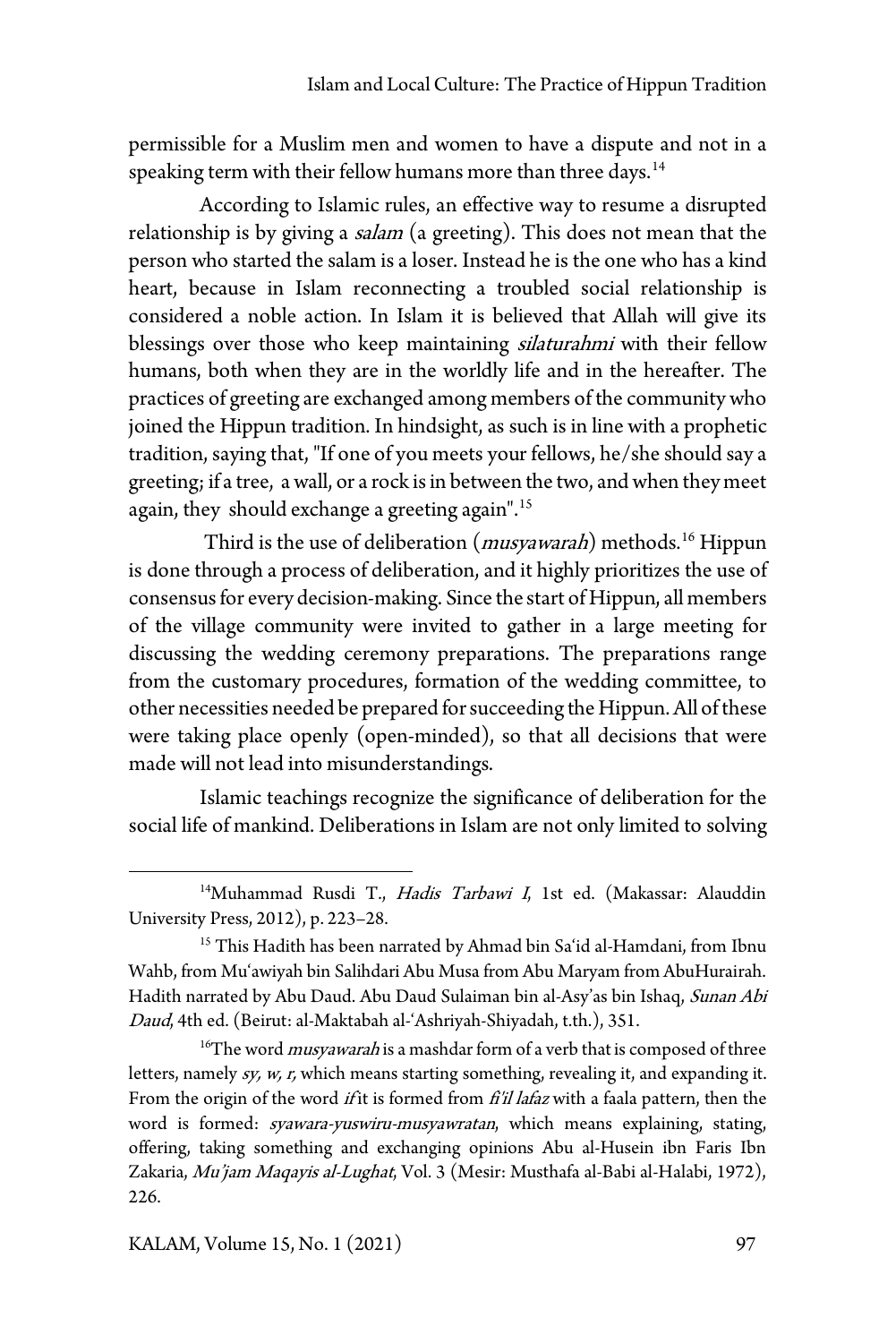state problems or social issues but also concerning personal issues, such as husband and wife relationships in rising children. [17](#page-11-0) Although it has a prominent position, it does not mean that all issues have to be solved by deliberation. According to the agreement of Muslim scholars, deliberation is suggested to use for solving matters that do not have their textual explanation in the Qur'an and the hadith, or problems that have texts that govern them *fat ghairu qath'i al-dalalah* (the *dalalah* is not definite).<sup>[18](#page-11-1)</sup> In this way, Hippun is a tradition that deals with worldly affairs that can be discussed.

The use of deliberation has made those participating in Hippun to feel that their opinions were heard, and that no one was either dominating or being marginalized. Deliberation is influential in maintaining harmony and social integration of society. Therefore, deliberation in Hippun tradition is highly relevant with Islamic teachings.

Fourth, the involvement of entire members of the community regardless of their social class. Through the practices of Hippun, members of the community can play a role in society. Hippun is able to transcend social boundaries and statuses that exist in society. In all societies, the is always a variety of social classes which are established based on race, culture, and economy. The presence of these classes could trigger some life struggles that lead into social discrimination. [19](#page-11-2) But through Hippun tradition, people will unite regardless of social class, and in it, they will be given their rights to speak their voices.

Fifth, the principle of *gotong royong* (cooperation). Quraish Shihab, an Indonesian Muslim scholar on Qur'anic exegesis, suggests that a Muslim man and woman must have a concern about what is happening in their society, and not to become indifferent about it. He also said that there are dozens of versesin the Qur'an and hundreds of hadiths emphasizing the

<span id="page-11-0"></span><sup>&</sup>lt;sup>17</sup>Zamakhsyari Abdul Majid, "Urgensi Musyawarah dalam Alqur'an (Kajian Tafsir Tematik)," Hikmah Journal of Islamic Studies 15, no. 2 (March 9, 2020): 327, https://doi.org/10.47466/hikmah.v15i2.139.

<span id="page-11-1"></span><sup>&</sup>lt;sup>18</sup>Abd Hamid Ismail, Al-Syura Wa Asaruha Fi al-Dimograthiyah (Kairo: Maktabah al-Salafiyah, 1981), 8.

<span id="page-11-2"></span><sup>19</sup>Muhammad Barir, "Kesetaraan Dan Kelas Sosial Dalam Perspektif Al-Qur'an", Jurnal Studi Ilmu-ilmu Al-Qur'an dan Hadis, Vol. 15, no. 1 (2014): 61–62, https://doi.org/10.14421/qh.2014.1501-04.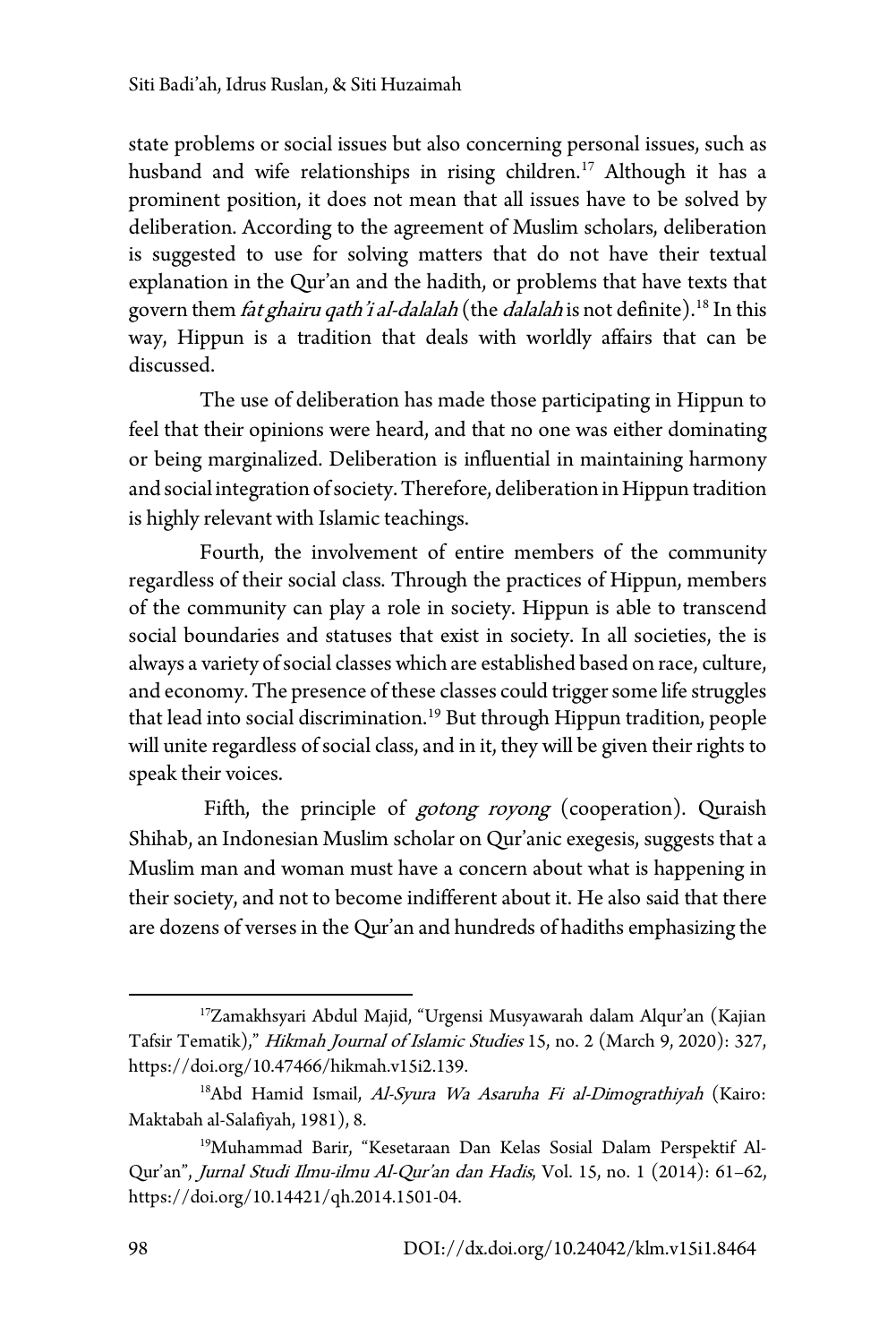close relationship between faith and having a solidarity with other people in society. [20](#page-12-0)

Human beings were created by God into various tribes, groups, and other backgrounds, as well as given with different characteristics. They cannot live alone. Because they are social beings with a tendency to interact with each other, an ability to adapt with their surroundings, and a power to build a synergy. They will continuously need to complement each other and to live in a harmony with other people and their environments. Therefore, the principle of *gotong royong* is an innate human trait, and it has been the hallmark of Muslims since the time of the Prophet.

According to Islamic historical records, there has never been such a warm welcoming ceremony like what the *Ansar* people (the helpers) did towards the *Muhajirun* during the Prophet time. The Ansar, adoring the Muhajirun, were ready to sacrifice and take an active role to ease the Muhajirun's burdens. The intimacy and affection of the Ansar were extremely deep for the Muhajirun, making them inherit their property. They love their brothers, sacrifice their wealth, even more, are concerned about their brother even though they are suffering *(itsar)*. This is narrated directly in the Qur'an, Chapter al-Hasyr Number 9, which means the following:

"A share of the spoils shall also be given to those who made their abode in Madinah (the Ansar) and believed even before the arrivals of the Muhajirun and love those who migrated to them and entertain no desire in their hearts for things given to them, and prefer those Muhajirun over themselves, even though they themselves are poor. In fact, those who are saved from the greediness of hearts, are the ones who will achieve true success" (Qs. al-Hasyr: 9).

The lesson that can be learned from the verse above is that humans are social creatures. They need a sense of cooperation, tolerance, and tolerance. They need to help each other to achieve their goals. Because life purpose of all human beings is the same, regardless of their religion, ethnicity, group, and other primordial backgrounds: it is a true happiness in both this world and the hereafter. Therefore, through Hippun tradition, gotong royong has a significant role in achieving common goals of the community.

<span id="page-12-0"></span><sup>&</sup>lt;sup>20</sup>M. Quraish Shihab, Membumikan Al-Qurān, Fungsi Dan Peran Wahyu Dalam Kehidupan Masyarakat (Bandung: Mizan, 1992), p. 242.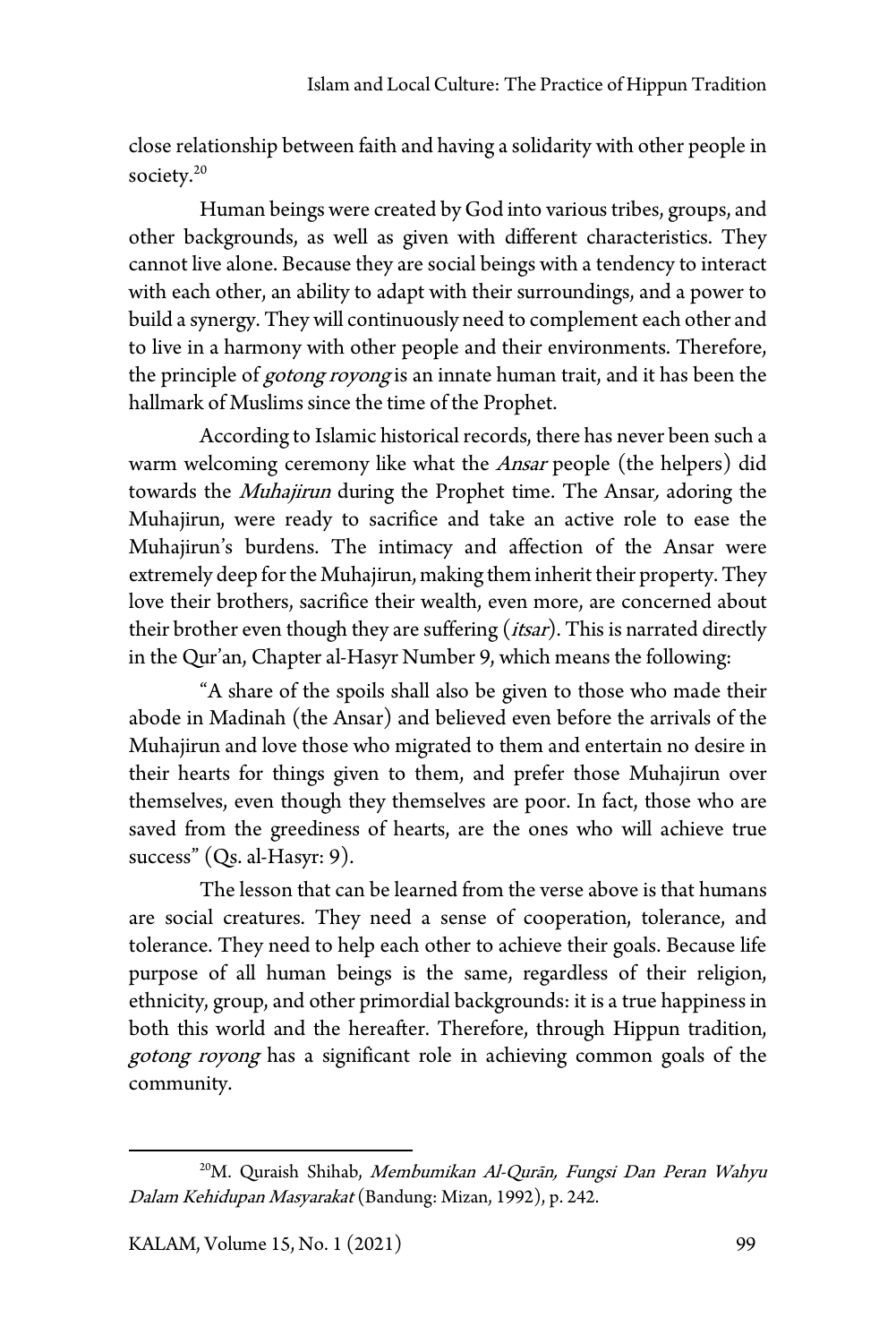In its implementation, Hippun requires mutual assistance from the community, as the purpose of Hippun tradition is to ask for help from the entire community for succeeding the wedding ceremony. Therefore, all works are conducted in cooperation and voluntary mode. This is also in accordance with Islamic teachings, that is, being helpful to other people. The host will be assisted by all members of the community, both in terms material and non-material goods and services. Through sharing and collaborating activities, Hippun is able to create moral bonds, solidarity and care among members of the community.

## D. Conclusion

Hippun is a deliberation tradition practiced among the Pepadun Lampung Muslims when they planned a wedding ceremony or locally called Nayuh. This tradition has Islamic and social values. These values include silaturahim, working together, solidarity, and togetherness. Among the Lampungnese people, Hippun is not only seen as a means to deliberate a wedding plan in the community, but it also seen as a practice that has contributed to the establishment and maintenance of ukhuwah Islamiyah (Islamic unity) and social integration among the Lampung people. The brotherhood is formed through the intensity of interaction during the Hippun practices. The use of the deliberation methods and the establishment of mutual cooperation among members of the community preserve a sense of empathy, sympathy, and togetherness, as well as the involvement of entire community members, regardless of their social classes.

#### References

- Simanjutak, Bungaran Antonius. Tradisi, Agama Dan Akseptasi Modernisasi Pada Masyarakat Pedesaan Jawa. Jakarta: Yayasan Pustaka Obor Indonesia, 2016.
- Barir, Muhammad. "Kesetaraan dan Kelas Sosial Dalam Perspektif al-Qur'an." Jurnal Studi Ilmu-ilmu Al-Qur'an dan Hadis, Vol. 15, no. 1 (2014): 32. https://doi.org/10.14421/qh.2014.1501-04.
- Habibillah, Muhammad. Raih Berkah Harta Dengan Sedekah Dan Silaturrahmi. 1st ed. Yogyakarta: Sabil, 2013.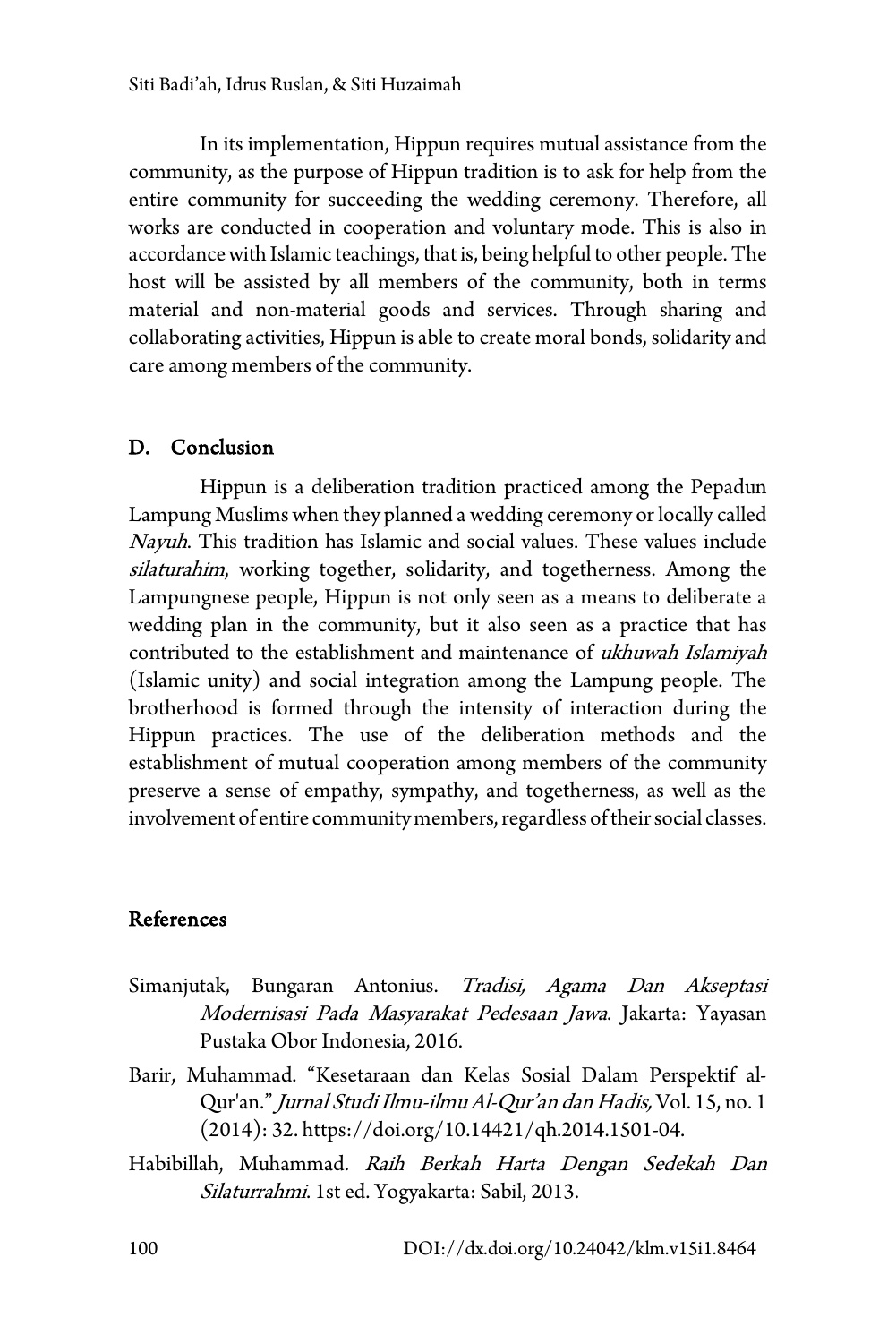- Hartono, Yudi, and Dewi Setiana. "Kearifan Lokal Trafisi Uyen Sapi Perajut Integrasi Sosial (Studi Kasis di Desa Jonggol Kecamatan Jambon Kabupaten Ponorogo)." AGASTYA: Jurnal Sejarah Dan Pembelajarannya Vol. 2, no. 1 (2012). https://doi.org/10.25273/ajsp.v2i1.767.
- Hodgson, Marshal GS. Iman Dan Sejarah Dalam Peradaban ISlam Dunia Masa Klasik Islam. Translated by Mulyadhi Kartanegara. Jakarta: Paramadina, 2002.
- Ibn Zakaria, Abu al-Husein ibn Faris. Mu'jam Magayis al-Lughat. Vol. 3. Mesir: Musthafa al-Babi al-Halabi, 1972.
- Ishaq, Abu Daud Sulaiman bin al-Asy'as bin. Sunan Abi Daud. 4th ed. Beirut: al-Maktabah al-'Ashriyah-Shiyadah, t.th.
- Ismail, Abd Hamid. Al-Syura Wa Asaruha Fi al-Dimograthiyah. Kairo: Maktabah al-Salafiyah, 1981.
- Isnawati, Nurlaela. Rahasia Sehat Dan Panjang Umur Dengan Sedekah, Tahajud, Baca Al-Qur'an, Dan Puasa Senin Kamis. 1st ed. Yogyakarta: Sabil, 2014.
- Majid, Zamakhsyari Abdul. "Urgensi Musyawarah dalam Alqur'an (Kajian Tafsir Tematik)." Hikmah Journal of Islamic Studies, Vol. 15, no. 2 (2020): 141. https://doi.org/10.47466/hikmah.v15i2.139.
- Mariana, Anna, and Nurmilah Milah. Inilah Pesan Penting Di Balik Berkah Dan Manfaat Silaturahmi. Bandung: Ruang Kata Imprint Kawan Pustaka, 2012.
- Muhaimin AG. Islam Dalam Bingkai Budaya Lokal: Potret Dari Cirebon. Jakarta: Logos, 2001.
- Muhammad Labib Syauqi. "Islam Di Nusantara: Esensi, Geneologi Serta Identitasnya." Analisis: Jurnal Studi Keislaman, Vol. 15, no. 2 (2015): 321.
- Nur Syam. "Islam Pesisir Dan Islam Pedalaman: Tradisi Islam Di Tengah Perubahan Sosial." Surabaya, 2010.
- Rusdi T., Muhammad. Hadis Tarbawi I. 1st ed. Makassar: Alauddin University Press, 2012.
- Shihab, M. Quraish. Membumikan Al-Qurān, Fungsi Dan Peran Wahyu Dalam Kehidupan Masyarakat. Bandung: Mizan, 1992.
- Suwarno. Teori Sosiologi (Sebuah Pemikiran Awal). Bandar Lampung: Universitas Lampung, 2011.

KALAM, Volume 15, No. 1 (2021) 101